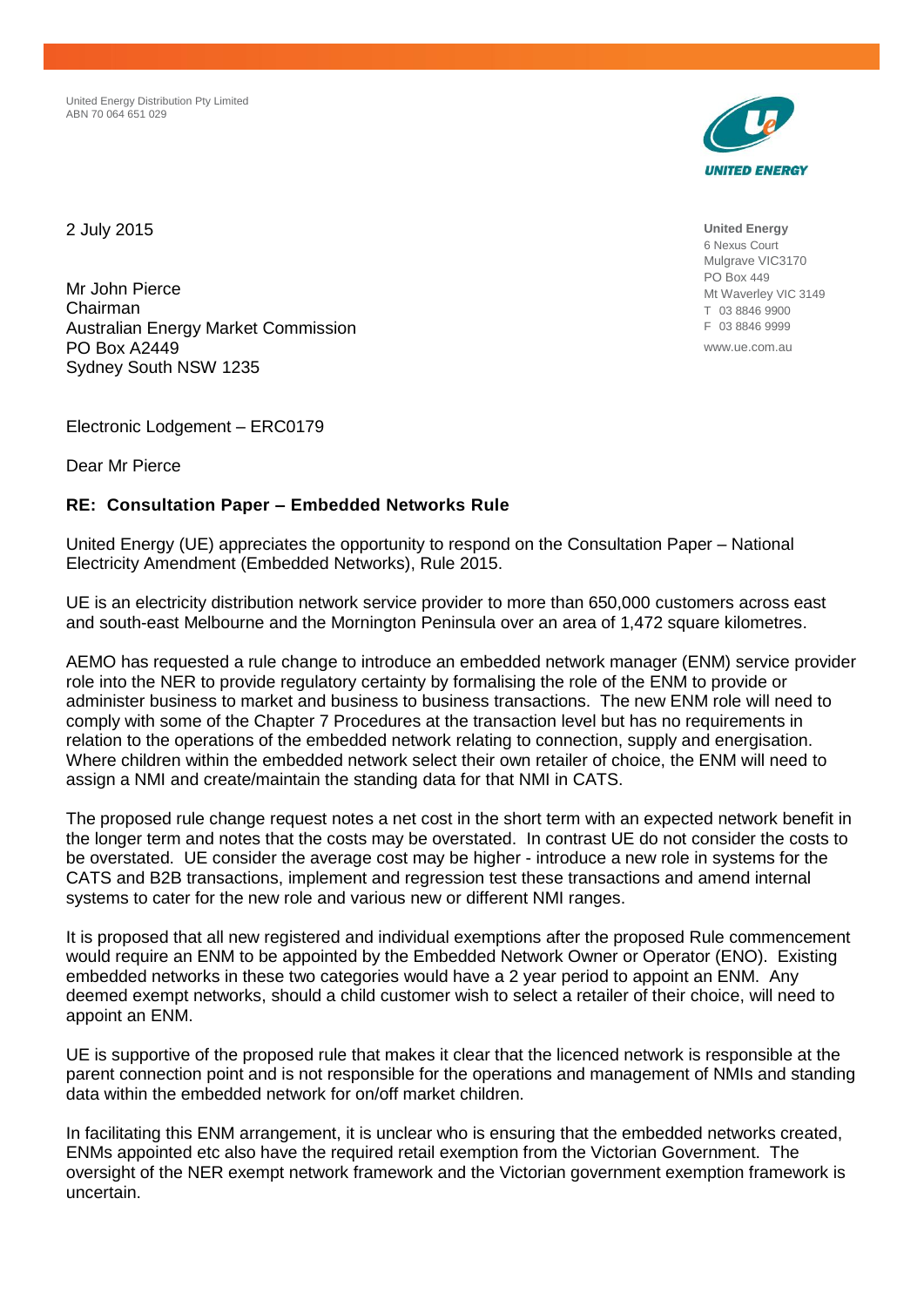

UE has provided comments on the AEMC assessment framework and responses to the questions on the attachment. In summary:

- Drafting could be improved to increase clarity in a number of areas- DLF process, transitional arrangements, rules consultation of the ENM documents being created, NMI assignment and discovery etc;
- There is a cost of creating an ENM competitive market, this proposed rule only creates an administrative role for the NMI and standing data for the embedded network. Matters relating to other network connection services – obligation to offer, connection, energisation and other supply related services are less than clear;
- An alternative to creating the new role would be for the CATS IT system to be amended to be consistent with the CATS Procedures for the parent FRMP to take on the role of managing the NMI standing data. This could be an option to create a viable holding pattern whilst the broader policy for exemptions and new products is being considered, although it still does not address the energisation/supply activity issues;
- An ENM is required where a 1<sup>st</sup> tier child goes second tier after the end of the two year period in any exempt network;
- Transition arrangements for the licenced networks acting as ENM's up to the end of the two year period needs to be considered – change of NMI, meter, RP and metering roles etc;
- The proposed rule does not appear to place any time obligation on the ENO to appoint an ENM to allow the child customer to select their chosen retailer;
- No parties should be prevented from becoming an ENM, however parties who may seek accreditation in that category have no obligation to offer the services or offer on reasonable terms and conditions and could choose not to enter the market;
- Licenced networks provide the ENM service today to all the categories including the deemed category and have for the past decade or more to support the market complexity. Whilst UE is supportive of clarifying the arrangements, any ring fencing arrangements should result in an even playing field and facilitate customer choice of retailer;
- Transitional arrangements could be improved by having dates for the delivery of the amended CATS, B2B and Metrology procedures followed by dates to create the accreditation and registration and deregistration procedures;
- Having one touch on the procedures and build packs during the next 18-24 months will enable a more cost effective implementation of ENM. If the ENM rule change cannot be readily aligned with the metering competition rule implementation date we suggest that is deferred until the MTR rule change; and
- The proposed 6 months deeming arrangement may assist, noting that the more detailed obligations relating to the ENM role and accreditation requirements may not be available until 12- 14 months later. Businesses will be in a better position to understand the full requirements once the necessary documentation is available.

UE welcomes the opportunity to participate in this rule change development and looks forward to the opportunity to participate in the development of the ENM service level procedures, the embedded network guideline and the accreditation/deregistration framework.

Should you have any comments in relation to this response please do not hesitate to contact me on (03) 8846 9856.

Yours sincerely

Verity Watson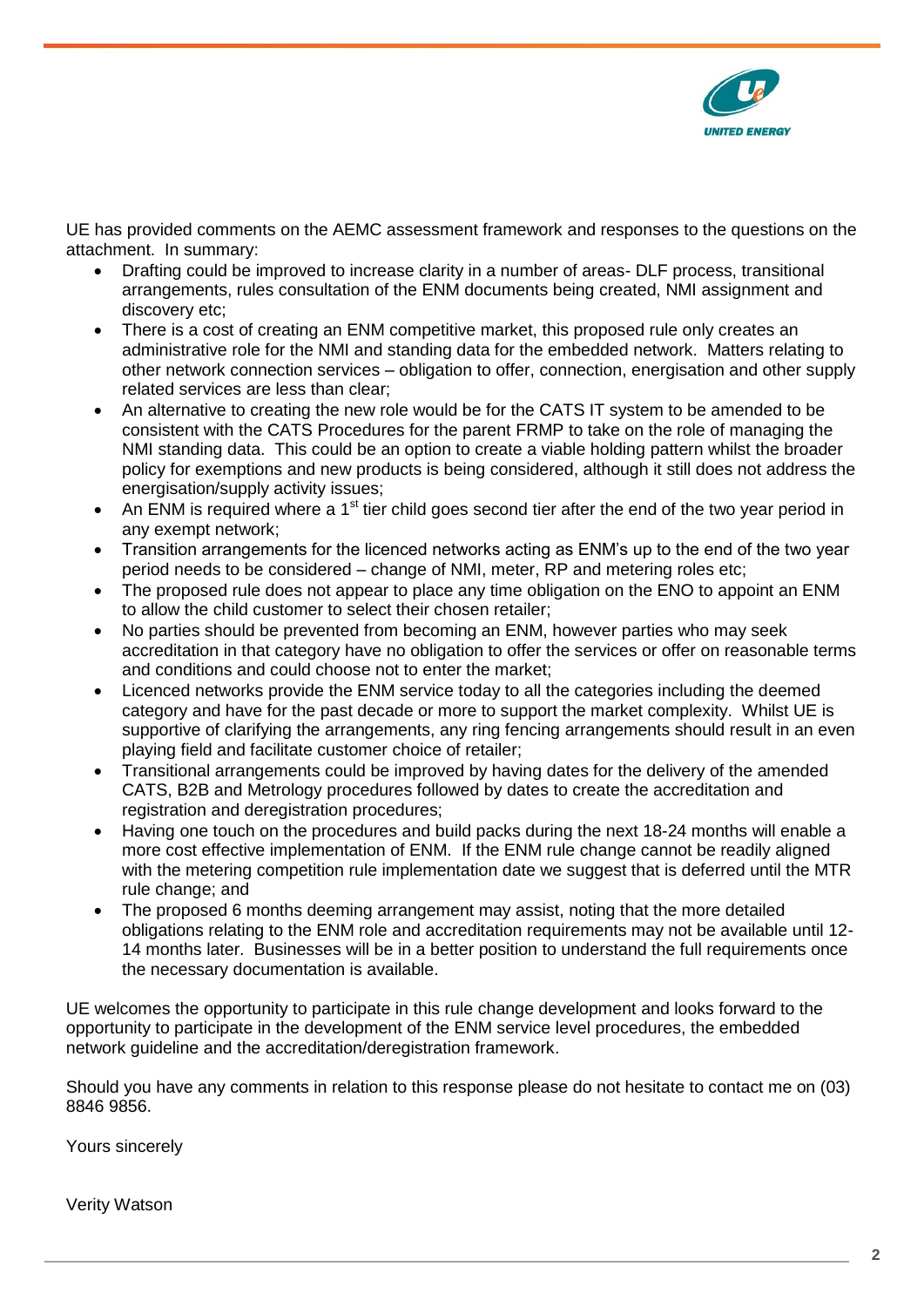

#### **Manager Regulatory Strategy Attachment**

### **Requirements to Facilitate Competition**

Question 1 Requirements to facilitate competition a) Are there any additional changes to the NER or the AER's network guideline that are necessary to allow embedded network customers access to retail market offers? b) Are there any additional changes to the NER or the network guideline that are necessary to clarify the roles and responsibilities for management of embedded network customers? c) Are any of the proposed changes to the NER or the network guideline proposed by AEMO not appropriate?

### **AER network guideline**

AEMO suggest that the metering/transformer testing arrangements apply to off market children and that ENO bills provide for unbundled network and retail charges. UE query whether some /all children in the ENM will need to have unbundled retailer bills by a certain date.

The AER could also consider clarifying the Victorian arrangements. Given that Victoria is the only jurisdiction who has not adopted NECF the AER exempt network guideline could recognise the specific Victorian rules from the Electricity Industry Act and the underlying orders in the obligation 5. D. This would provide increased transparency in 5.d to the specific matching retail exemption framework for Victoria as is the case for the AER exempt selling guideline applying in other jurisdictions in 5 c.

UE raise a few points below in relation to the ENM's DLF obligations. The AER may like to consider whether there are any further amendments that need to be made to the exempt network guideline in relation to part years eg greenfield or brownfield embedded networks are created during the DLF year and there is a second tier child requiring a site specific DLF.

### **Proposed NER amendments**

In discussions and submissions to both the AEMC and AEMO UE have proposed that the adoption of the new role for the ENM be implemented at the same time as the metering competition rule to allow the CATS and B2B changes to cater for the new MC and ENM to occur together. This allows the alignment of the procedure development, consultation and build packs, industry IT development, build and test phases as this may be the most cost effective implementation. This approach does mean that the proposed rule change is better written in the context of the future metering competition rule base.

UE also note that the ENM rule, under AEMO's proposed project plan that the ENM rule implementation is expected to commence prior to metering competition. UE's following response attempts to deal with both scenarios;

- The AER cannot grant any person an embedded network exemption unless the exemption is subject to the appointment of an ENM except where it is a deemed embedded network. The drafting does not seem to accommodate the following:
	- $\circ$  The carve out in 2.5.1 (i) to appoint the ENM for deemed exempt network should not operate if one child customer wishes to have their own retailer of choice from the commencement of the embedded network arrangements;
	- $\circ$  What constrains the establishment of the embedded network being set up if the ENO has not appointed an ENM? Is this the distributor role?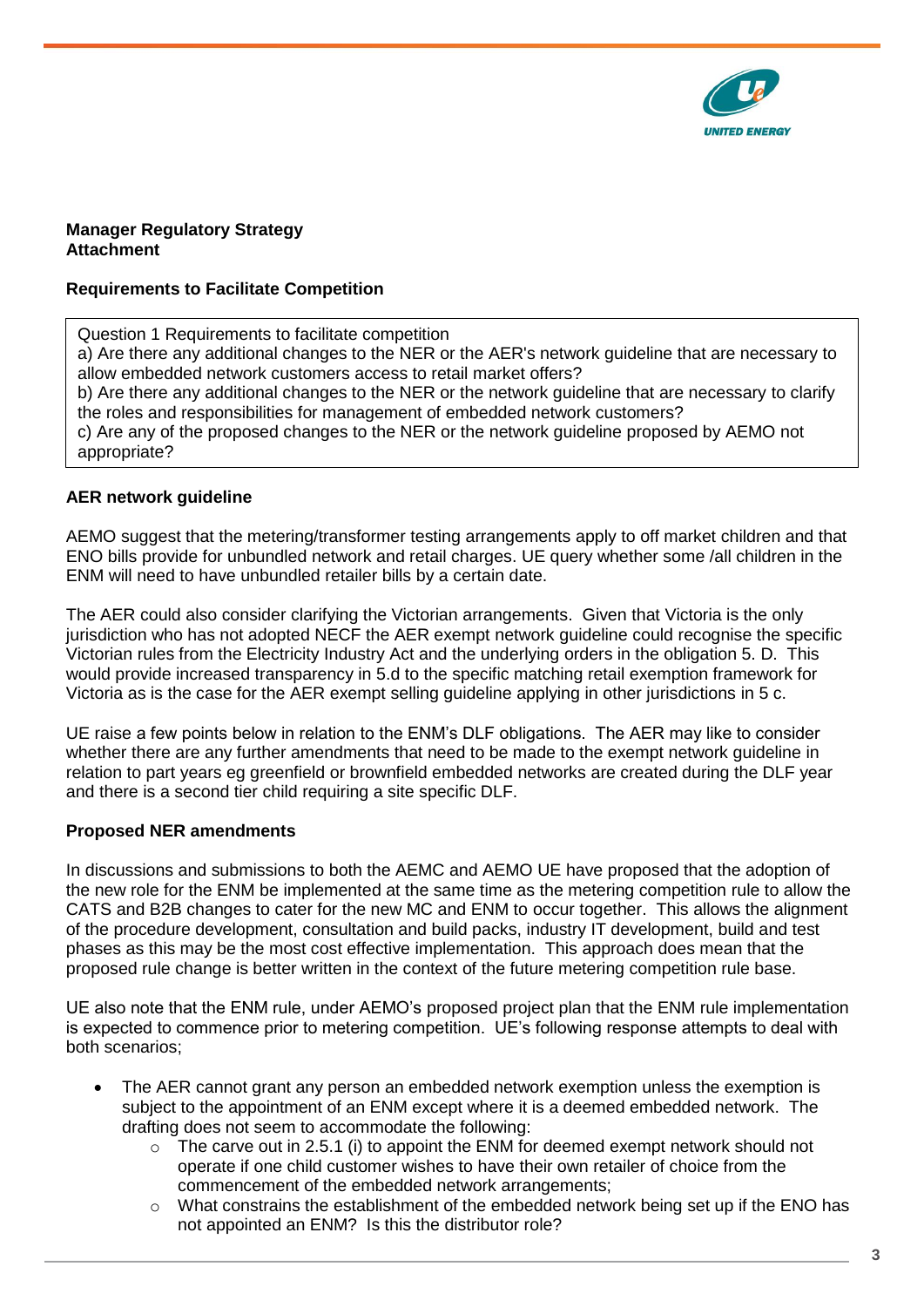

- In the 3.6.3 amendments it would be useful to clarify that the ENM is calculating the site specific DLF's as incremental DLFs reflecting the losses within the embedded network only. The ENM submits the DLF proposal for these incremental DLFs on 1 April to AER and AEMO. UE submits the parent DLF (whether site specific DLF or a general DLF category) at the same time and would not have the information available earlier to provide to the ENM to allow them to calculate a site child DLF. Both the proposed NER drafting and the AER exemption guideline should make this clear. If the alternative were proposed then the DLF submissions would need to be staggered and the ENM DLF annual submissions would need to be later in April or May;
- In the rule 3.6.3 (g3) UE could only provide the current approved DLF category or the site specific DLF within 10 business days (and the ENM should be able to look this up in CATS anyway), UE would not be in a position to provide the next years unapproved DLF that was still undergoing internal calculations and approval. The rules drafting should make this clear;
- In the two year grace period it make be worthwhile clarifying the DLF submission obligations in a transitional requirement;
- 7.2.2 (a) (2) drafting appears to cut across the current rights if the distributor to provide types 5,6 metering. UE has taken the view that an on market child could have type 5 metering provided by the distributor as RP or type 4 metering provided by the retailer as RP. Based on the current rules the drafting should be removed. If the drafting were to remain then there needs to be consideration of a grandfathering clause in Chapter 11 for the existing type 5 child meters. UE does not consider that matters of competition in metering should be determined by AEMO, there would also need to be changes to 7.2.3 (d);
- 7.2.2 (a) (2) as drafted is inconsistent with the approach of the large customer or retailer appointing the MC and would need to be amended if the two rule changes were implemented together;
- Given both the exempt embedded network service provider (ENO) and the ENM will have access to B2B data, metering data, NMI standing data etc, UE seek confirmation from the AEMC that both of these parties are captured in relation to the confidential information in Rule 7.2A.4 (l) and 7.10 and the 8.2. Rule 7.16.3 (d) (2) would only capture the ENM;
- By adding ENM into 7.2A.4 for B2B procedures does this mean that the ENM and ENO are now bound to the connection, meter upgrade, re-energisation and de-energisation, meter configuration B2B arrangements as a provider of the service or a receiver of a notification of that service?
- Consideration should be given to whether Rule 7.16.3 (d) (3) should be extended to disputes beyond just AEMO;
- There appears to be no obligation proposed in either the NER or the exempt network guideline on the timeframe for an ENO to appoint an ENM, ie how long can they hold up a child customers choice of retailer?
- Rule 7.16.2 proposes ENM service level procedures and ENM guidelines for accreditation and registration, 7.16.7 proposes a guide to embedded networks and 7.16.4 proposes an ENM deregistration procedure;
- Only the ENM service level procedures are covered by the transitional arrangements in 11.68.4, it may be useful that all of the ENM documentation is covered in the transitional arrangements including the accreditation, registration and deregisation;
- The completion of the procedures and guidelines needs to be done by a certain date so that parties are aware of their obligations and can deliver the necessary system changes. UE assume that evidence of work instructions and testing success would form part of the final accreditation and hence would need to be available in the first half of the two year period? Dates for completion of the documentation should be included (in a similar manner to the metering competition rule change);
- The accreditation and registration arrangements are in a guideline and the deregistration arrangements are in a procedure. It would be useful for the accreditation, registration and de-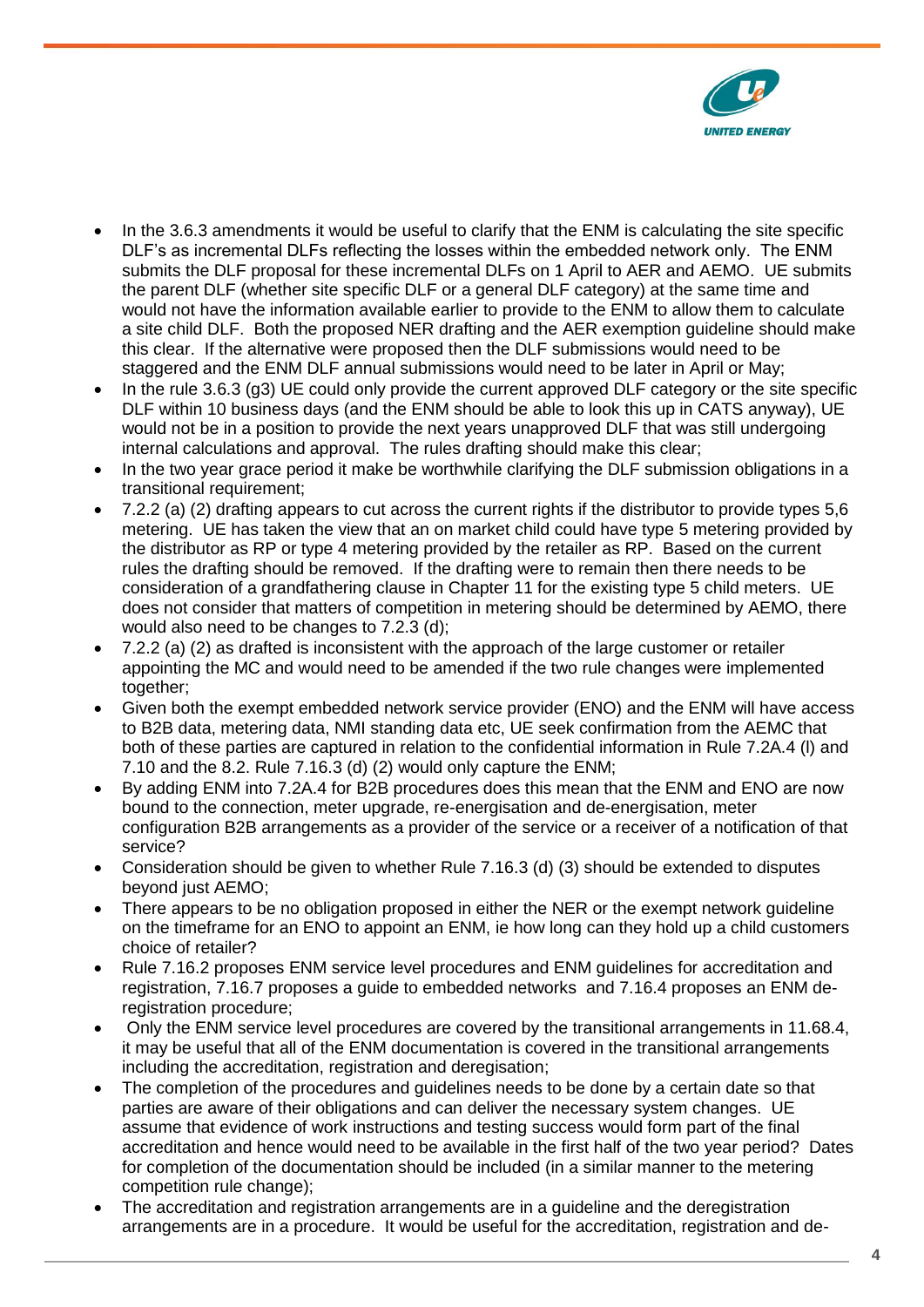

registration to be in like document types eg procedures and be subject to rules consultation for any changes;

 The suite of documentation that impacts rights and responsibilities should be developed and consulted in a transparent manner. Only the ENM service level procedures are considered procedures for the purposes of 7.1.3 and subject to the rules consultation processes. In establishing the opportunity for new competitive markets and in changing the obligations or requirements in those markets which impact a variety of registered participants and stakeholders, at a minimum the changes in the framework should be open and transparent. The proposed rules should make it clear that changes in the accreditation, registration and de-registration and guidelines should be subject to rules consultations and included in 7.1.3 (b). This is important as the number of exempt retailers has well outstripped the number of licenced retailers and public formal rules consultation processes are required to ensure that all interested stakeholder views are taken into account.

Given that the ENM will have a range of NMIs to utilise on second tier children, it would also be useful to make it clear in the NER and the underlying procedures that the licenced LNSP is not assigning these NMIs in 7.3.1 (d) and (e) and the licenced LNSP is not obliged to help find the NMI and the standing data for these children NMIs when the NMI discovery processes don't work, 7.5A.2 and 7.5A.3.

Question 2 Who should perform these functions?

a) Should a new accredited service provider role (the ENM) be created to perform all or some of these functions as proposed by AEMO?

b) What, if any, functions should be performed by an existing party? And if so, which existing party? What would the advantages be of an existing party performing some of the functions? c) Alternatively, if a new ENM role is not created, who should perform the functions identified by AEMO? What would the advantages be of other parties performing the functions?

### **Who should perform these functions?**

The requirements for retail competition and presumably meter competition within the embedded network do not sit neatly with any of the roles identified – ENO, retailer or networks. The CATS procedures have required the parent retailer to manage the NMI/standing data obligations although the CATS IT system has only been built for the licensed networks to provide and manage this type of data.

There is a cost of creating an ENM competitive market, this proposed rule only creates an administrative role for the NMI and standing data for the embedded network. Matters relating to other network connection services – obligation to offer, connection, energisation and other supply related services are less than clear. Does the ENM need to administer the B2B arrangements for such services, is there an obligation that the MC may do some of the remote re-energisation services, meter reconfiguration, meter upgrade etc via the B2B arrangements that deal with mass market customers today. Is a Victorian AMI meter or national smart meter the minimum meter requirement for a child who chooses to go to a retailer of choice?

The proposed rule does not appear to place any time obligation on the ENO to appoint an ENM to allow the child customer to select their chosen retailer. It is also not clear whether the set up costs and the ongoing costs of employing an ENM and the ENMs accreditation costs could be charged to the child who caused the cost or smeared across all the customers within the embedded network.

UE note that the broader exemption framework and new products and services is part of the consideration by the Federal Government, COAG. An alternative to creating the new role would be for the CATS IT system to be amended to be consistent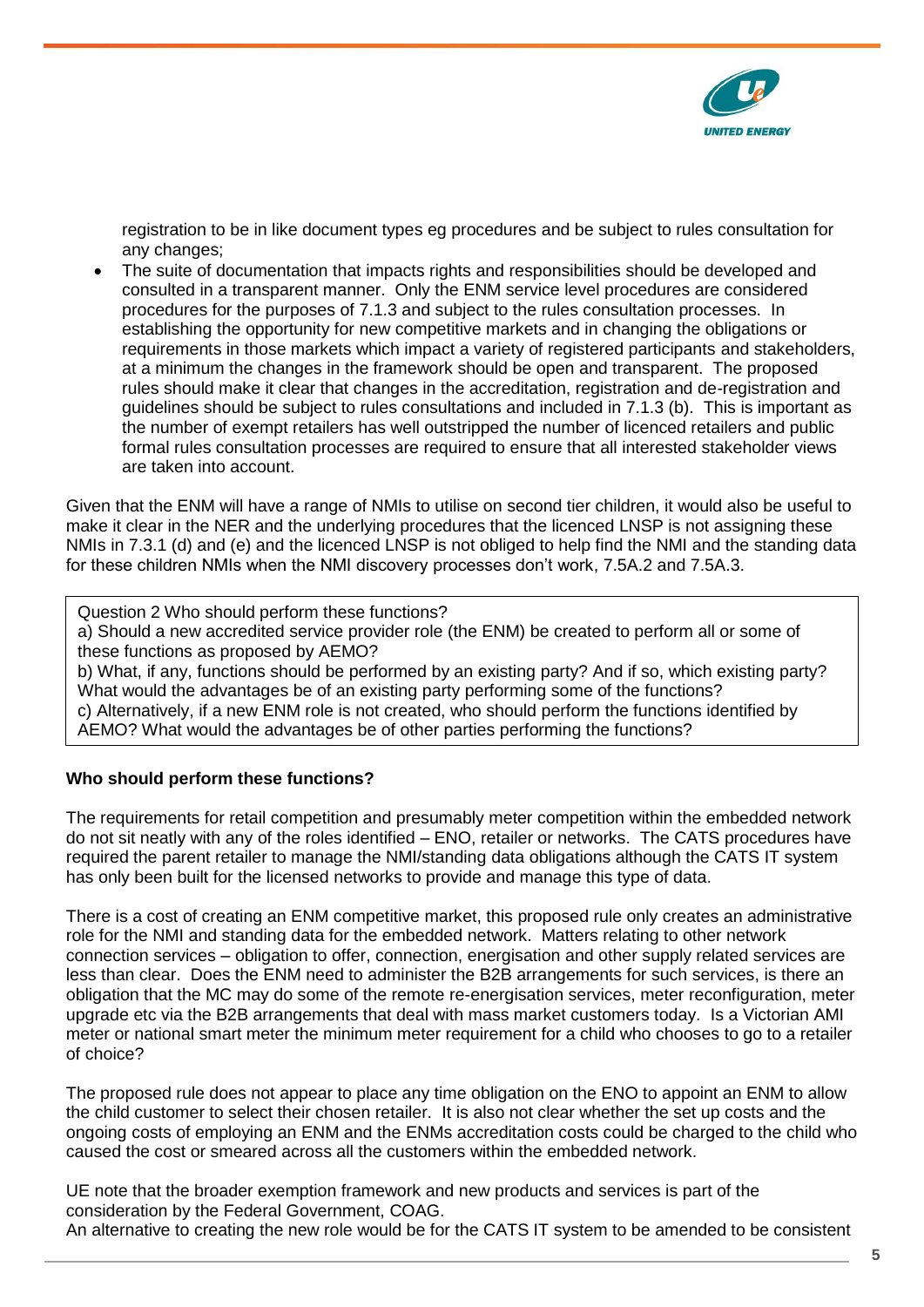

with the CATS Procedures for the parent FRMP to take on the role of managing the NMI standing data. This could be an option to create a viable holding pattern whilst the broader policy for exemptions and new products is being considered, although it still does not address the energisation/supply activity issues.

# **When is an ENM required?**

Question 3 When is an ENM required?

a) Should all registrable and individual embedded networks be required to appoint an ENM? What are the advantages of such a requirement?

b) Should deemed embedded networks be required to appoint an ENM?

c) Is another threshold appropriate?

d) Should the threshold for appointing an ENM be a matter for the AER under the network guideline? Should the NER provide factors for the AER to consider when setting the threshold?

The option with the least negative benefit (in the short term) to consumers was the option where the ENM was required to only provide second tier children NMIs and standing data into the market. On this basis we understand that the exemption condition for the AER network exemption framework would only say that the ENM was required where there were second tier children within the embedded networks. If there are no second tier children within the exempt network it does not seem efficient to require an ENO to appoint and pay an ENM for that network.

UE understands that the proposed rule is made on a certain date, effective on a different date and then has a two year transition after the effective date. Sometime during this period all new registrable and individual exemptions granted by the AER will have the requirement within the exemption to appoint an ENM where a child customer chooses to go second tier. If there is a child within these newly created exempt networks that chooses to go second tier within the two year transition period then it seems reasonable that the ENM might be appointed earlier rather than start with the licensed network needing to provide a NMI and provide the administrative capability for a short interim period and then arrange for some later transition.

When the proposed rule takes effect the existing registrable and individual networks at that date have a two year grace period to appoint an ENM and during this two year period the licenced network continues to assign NMI's and manage standing data. What happens at the end of the two year period? How do the second tier children transition – NMI, meter, RP role etc?

Deemed embedded networks do not require an ENM until a child customer chooses to go second tier after the end of the two year period. Presumably the AER will have a requirement in the deemed exempt networks to support such an arrangement.

How does the child customer know who the ENM appointed for that network is in order to commence the ENM activities and retail transfer? Is there an obligation on the ENO not to hold up the child customers transfer to their retailer of choice either by delay or by suggesting that the child might need to pay the extra costs?

Where the AER is in control of the threshold for appointment, it would seem that they can draft a different threshold and have repercussions on this new competitive market for ENM services and the underlying commercial contracts.

**Accreditation and governance of an ENM**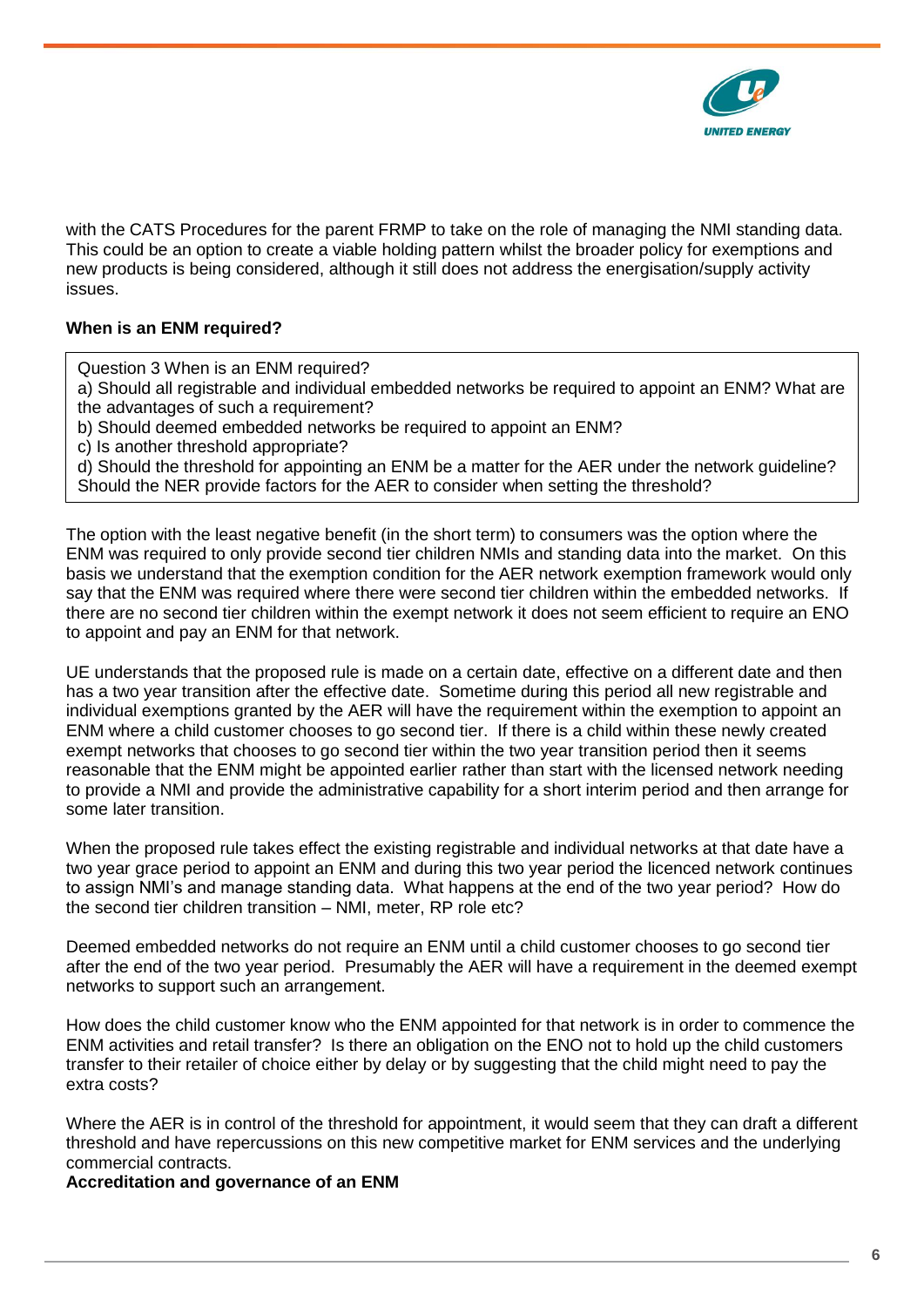

Question 4 Accreditation and governance of an ENM a) Are the proposed requirements appropriate? b) Are any other requirements needed for the accreditation and governance of ENMs? c) Are any of the requirements proposed by AEMO not necessary for the accreditation and governance of ENMs? d) Should the requirement to have ENM services provided by an accredited ENM be classified as a civil penalty provision?

The proposed accreditation requirements and hence compliance, should include:

- An understanding of the role relationships for RP/MC, MP and MDP
- Detailed understanding of network obligations as they relate to the Electricity Distribution Code and Victorian instruments, safety instruments, Victorian Governments onselling exemption framework etc

As noted above the obligations of the B2B transactions and the ENMs obligation to comply is less than clear.

It is the ENO who might undertake the supply and energisation actions and needs to appropriately register and communicate life support children to parties at the parent connection and appropriately manage life support customers during supply interruptions. The requirement that the ENO appoint an ENM to undertake ENM services does not seem the most appropriate civil penalty provision compared to the management of supply and life support customers.

If the ENM market is not fully competitive then the ENO might be forced to contract for the services in a less prudent manner and might be subject to unfavourable costs or terms with only a few customers over which to smear the costs within that network. The proposed rules assume these markets will be fully competitive with a range of offers capable of being accepted. If the ENO does not appoint an ENM or if the licenced network is still performing the service in an interim capacity, who receives the civil penalty?

# **Who can be an ENM?**

- Question 5 Who can be an ENM
- a) Should any party be prevented from becoming an ENM?
- b) Should the AER be able to determine the ring-fencing arrangements for ENM services?

No parties should be prevented from becoming an ENM, however parties who may seek accreditation in that category have no obligation to offer the services or offer on reasonable terms and conditions and could choose not to enter the market.

Licenced networks provide the ENM service today to all the categories including the deemed category and have for the past decade or more to support the market complexity. Whilst UE is supportive of clarifying the arrangements, any ring fencing arrangements should result in an even playing field and facilitate customer choice of retailer.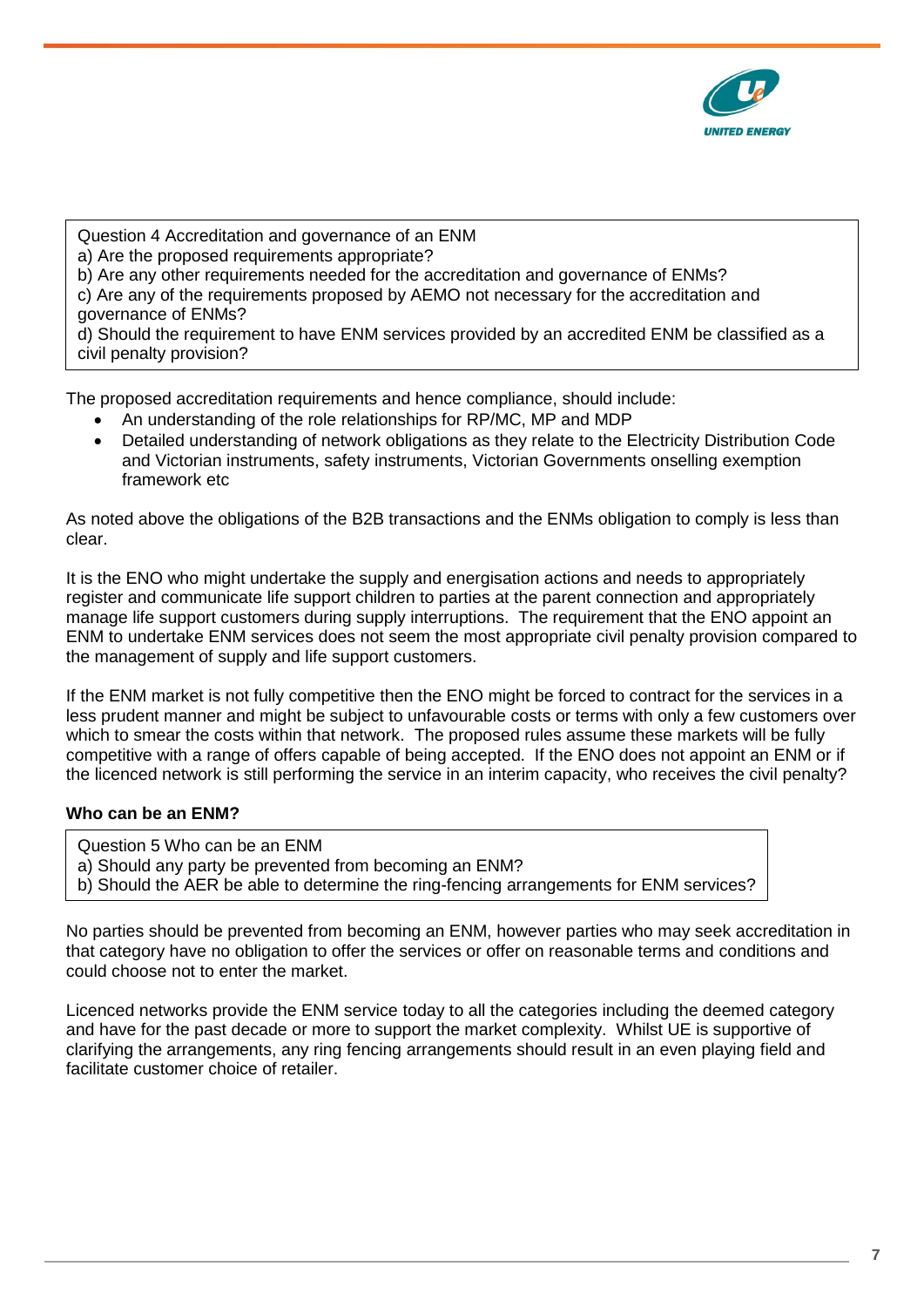

# **Grandfathering**

- Question 6 Grandfathering
- a) Taking into account potential implementation timing, how long should ENOs with current registrable
- or individual network exemptions be provided to appoint an ENM?
- b) Should the transition period be set in the AER's network guideline or within the NER?

The papers appear to suggest a rule is made, commences on a later date, sometime procedures get completed and two years after the commencement date the relevant ENO's need to have an ENM in place. This is an overly lengthy process. It would be simpler for the rule to be made and commence two years later, allowing time for procedure development and implementation.

The two year transitional period appears reasonable from the making of the rule as long as the requirements on the ENM in the CATS, Metrology and B2B Procedures are made clear early in the process. The consultation paper suggest there will be new ENM service level procedures, new ENM accreditation and deregistration procedures, and a new or revised embedded network guideline. These arrangements need to be in place in sufficient time for the parties to understand fully the requirements and make the decision on buy services or develop the ENM capability in house. Time still needs to be allowed for consultation on these procedures and time to deliver the changes to systems and processes and time to gain accreditation. Two years seems reasonable as long as the procedures are finalised early in the piece, similar to the work sequencing being proposed for the metering competition rules.

The two year period can't be adjusted as at the end of the two year period the licenced network may not be in a position to continue to provide the services and may choose not to enter the ENM market as a ring fenced business.

### **Transitional provisions**

Question 7 Transitional provisions a) Are the proposed transitional provisions appropriate? b) Are any other transitional arrangements necessary to facilitate the implementation of the proposed rule?

Transitional arrangements could be improved by having dates for the delivery of the amended CATS, B2B and Metrology procedures followed by dates to create the accreditation and registration and deregistration procedures.

### **Implementation timing**

Question 8 Implementation timing

a) Are there potential synergies available from implementing the proposed rule in co-ordination with the Expanding Competition in Metering and Related Services rule change, the Meter Replacement Processes rule change and/or the advice on the Shared Market Protocol? If so, to what extent?

The work to implement the metering competition rule change is significant and will require extensive documentation being amended or created and requiring two rounds of rules consultation, followed by the development of build packs, industry development, internal testing and industry testing and release management. Having one touch on these procedures and build packs during the next 18-24 months will enable a more cost effective implementation of ENM. If the ENM rule change cannot be readily aligned we suggest that is deferred until the MTR rule change.